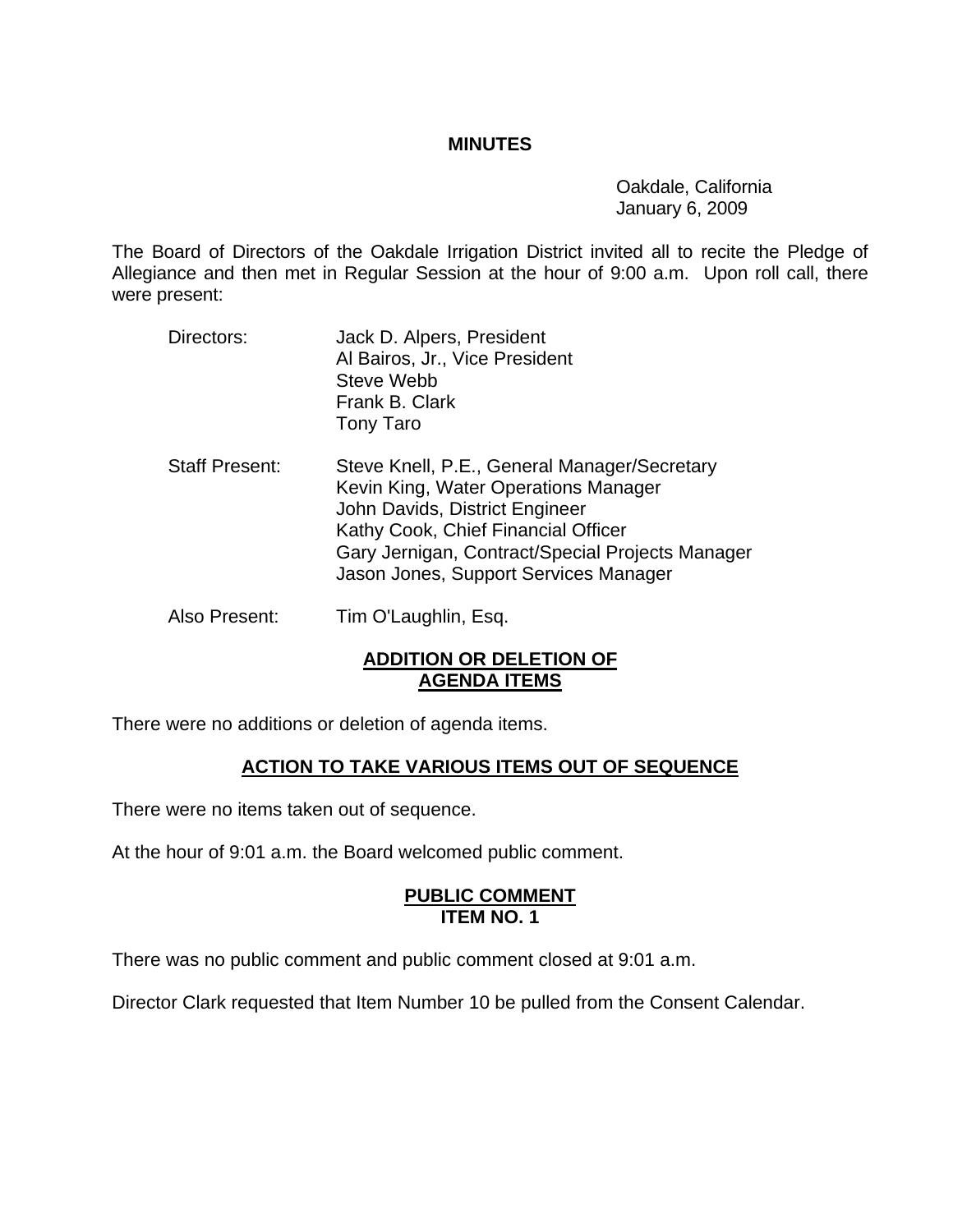## **CONSENT ITEMS ITEM NOS. 2, 3, 4, 5, 6, 7, 8, 9**

#### **ITEM NO. 2 APPROVE THE BOARD OF DIRECTORS' MINUTES OF THE REGULAR MEETING OF DECEMBER 16, 2008 AND RESOLUTION NO. 2008-65**

A motion was made by Director Bairos, seconded by Director Webb, and unanimously supported to approve the Board of Directors' Minutes of the Regular Meeting of December 16, 2008 and Resolution Nos. 200-65.

#### **ITEM NO. 3 APPROVE OAKDALE IRRIGATION DISTRICT STATEMENT OF OBLIGATIONS**

A motion was made by Director Bairos, seconded by Director Webb, and unanimously supported to approve the Oakdale Irrigation District's Statement of Obligations.

### **ITEM NO. 4 APPROVE CHIEF FINANCIAL OFFICER'S REPORT FOR THE MONTH ENDING NOVEMBER 30, 2008**

A motion was made by Director Bairos, seconded by Director Webb, and unanimously supported to approve Chief Financial Officer's Report for the month ending November 30, 2008.

### **ITEM NO. 5 APPROVE RESOLUTION REGARDING APPLICATION FOR A GRANT FROM THE UNITED STATES BUREAU OF RECLAMATION CHALLENGE GRANT PROGRAM: WATER MARKETING AND EFFICIENCY GRANTS FOR FISCAL YEAR 2009**

A motion was made by Director Bairos, seconded by Director Webb, and unanimously supported to approve the Resolution Regarding Application for a Grant from the United States Bureau of Reclamation Challenge Grant Program: Water Marketing and Efficiency Grants for Fiscal Year 2009.

### **ITEM NO. 6 APPROVE ABANDONMENT OF A PORTION OF THE COMETA DRAIN AND REIMBURSEMENT OF ENCROACHMENT AGREEMENT APPLICATION FEES (APN: 207-012-002 – te VELDE)**

A motion was made by Director Bairos, seconded by Director Webb, and unanimously supported to approve the Abandonment of a portion of the Cometa Drain and reimburse the Encroachment Agreement Application Fee of \$250 (APN: 207-012-002 – te Velde).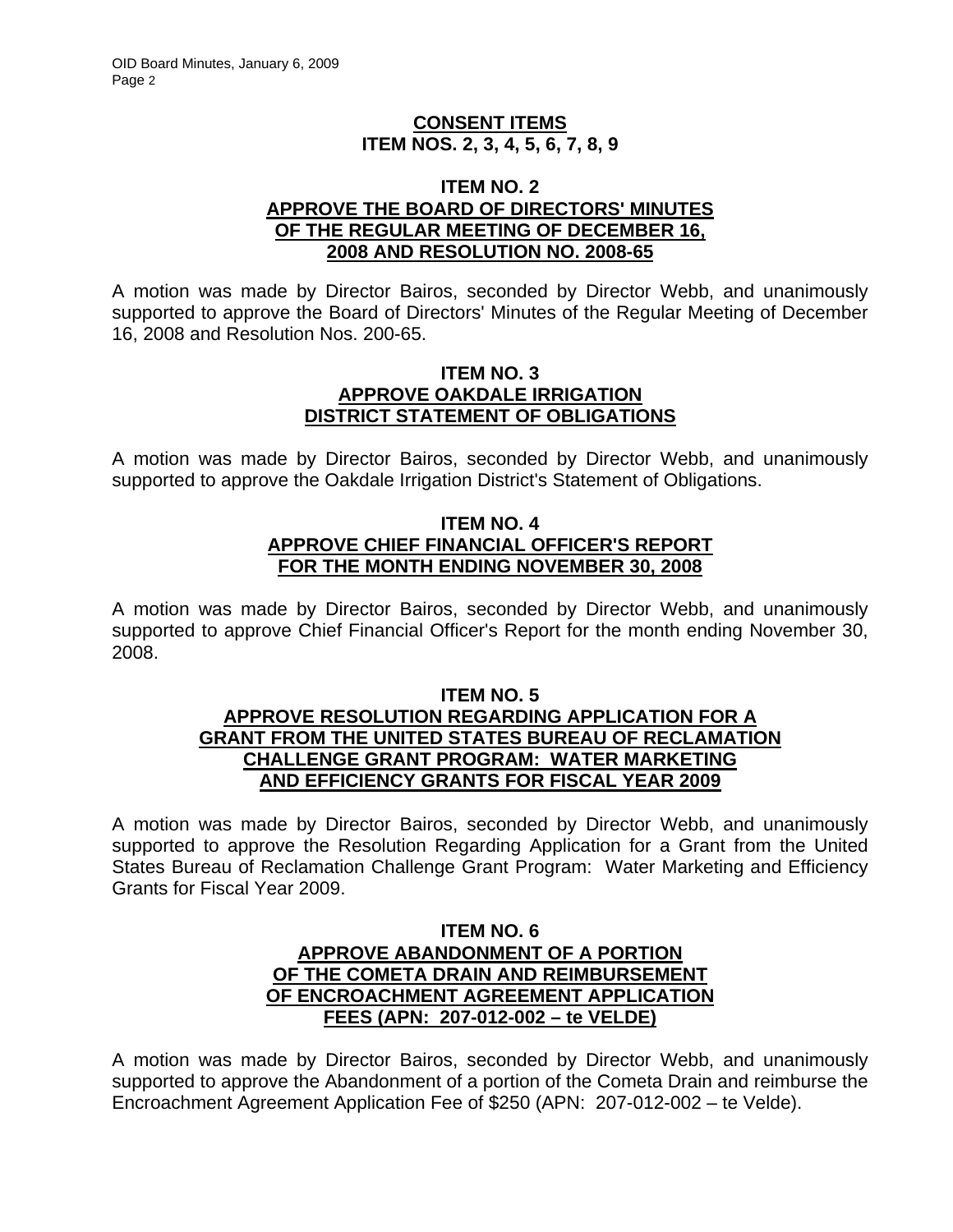### **ITEM NO. 7 APPROVE WORK RELEASE TO PROFESSIONAL SERVICES AGREEMENT 2008-PSA-008 TO GIULIANI AND KULL FOR GENERAL ENGINEERING AND DESIGN SERVICES**

A motion was made by Director Bairos, seconded by Director Webb, and unanimously supported to approve the Work Release to Professional Services Agreement 2008-PSA-008 to Giuliani and Kull for general engineering and design services.

## **ITEM NO. 8 APPROVE WORK RELEASES TO PROFESSIONAL SERVICES AGREEMENT 2006-PSA-003 TO PROVOST AND PRICHARD FOR GENERAL ENGINEERING AND DESIGN SERVICES**

A motion was made by Director Bairos, seconded by Director Webb, and unanimously supported to approve the Work Releases to Professional Services Agreement 2006-PSA-003 to Provost and Prichard for general engineering and design services.

## **ITEM NO. 9 APPROVE AMENDMENT NOS. 02 AND 03 TO WORK RELEASE NO. 05 TO PROFESSIONAL SERVICES AGREEMENT 2006-PSA-006 TO CH2M HILL FOR CEQA AND ENVIRONMENTAL PERMITTING**

A motion was made by Director Bairos, seconded by Director Webb, and unanimously supported to approve Amendment Nos. 02 and 03 to Work Release No. 05 to Professional Services Agreement 2006-PSA-006 to CH2M Hill for CEQA and Environmental Permitting.

## **ACTION ITEMS ITEM NO. 10, 11**

## **ITEM NO. 10 APPROVE REQUEST AUTHORIZING GENERAL MANAGER TO EXECUTE ALL WORK RELEASES TO PROFESSIONAL SERVICES AGREEMENTS FOR GENERAL ENGINEERING AND CONSTRUCTION MANAGEMENT SERVICES FOR 2009**

Director Clark stated that the District allows for up to \$500,000 in General Engineering and Construction Management Services and asked about the District's current policy under this request. General Manager Steve Knell explained that this amount is inclusive of project support for construction contracts approved by the Board (inspection, testing, management, etc.). We have established Professional Service agreements in place, which are Board approved agreements as well, to do all this support.

What the authorization allows is the GM to execute these PSA's for project support without coming back to the Board, as it has in the past, four or five times, just to get a Board approved project to the construction phase.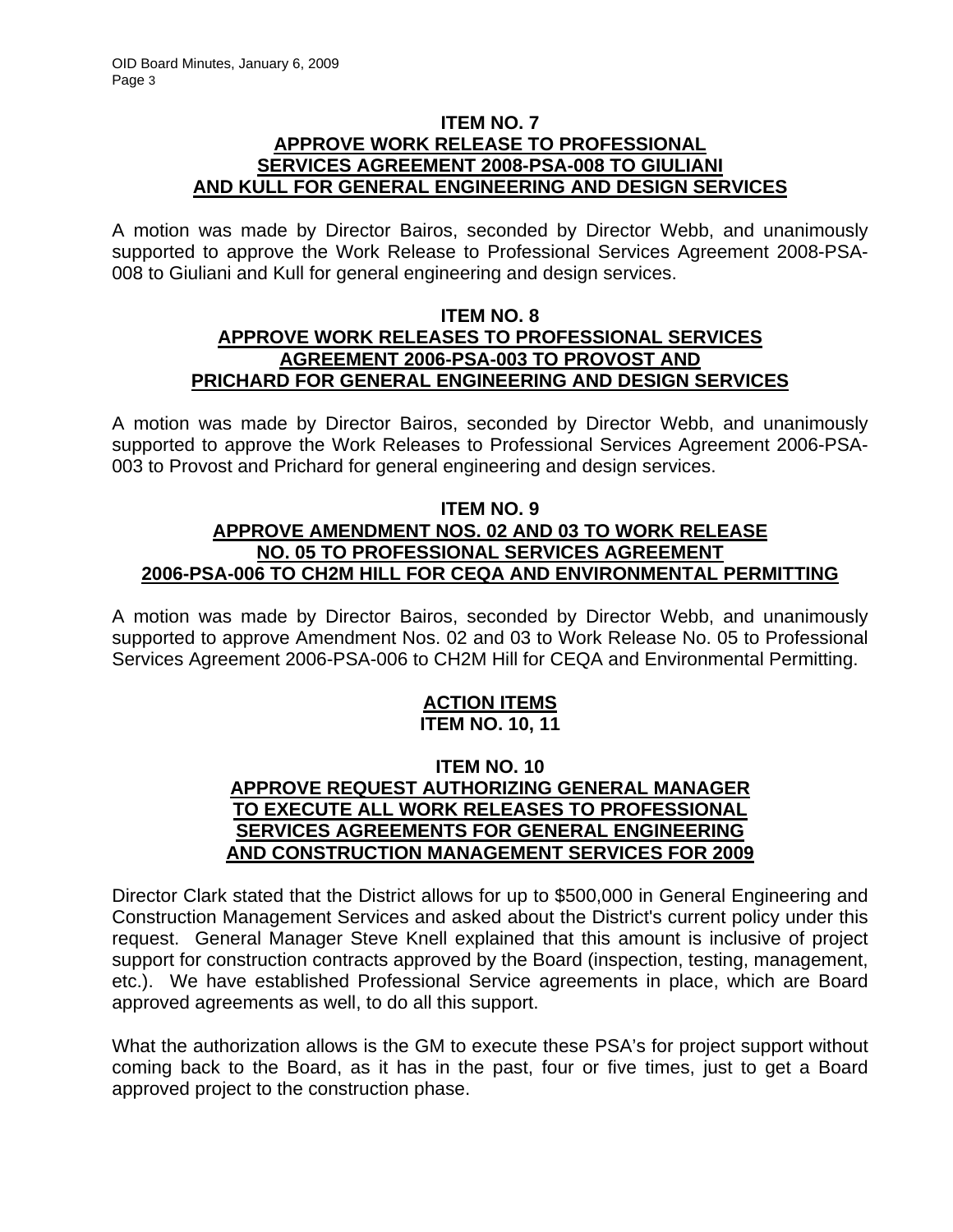A motion was made by Director Clark, seconded by Director Alpers, and unanimously supported to approve the request authorizing the General Manager to execute all Work Releases to Professional Services Agreements for general engineering and construction management services for 2009 up to \$500,000.

## **ITEM NO. 11**

### **REVIEW AND TAKE POSSIBLE ACTION TO CANCEL THE BOARD OF DIRECTORS MEETING OF THE OAKDALE IRRIGATION DISTRICT ON FEBRUARY 3, 2009 AND SCHEDULE A SPECIAL BOARD MEETING ON FEBRUARY 2, 2009**

The Board of Directors are registered to attend the California Irrigation Institute Seminar scheduled for February 3 - 4, 2009 in Sacramento. Therefore, it is necessary to cancel the Board Meeting for February 3, 2009 and schedule a Special Board Meeting for February 2, 2009.

A motion was made by Director Clark, seconded by Director Bairos, and unanimously supported to cancel the Board of Directors Meeting of the Oakdale Irrigation District on February 3, 2009 and schedule a Special Board Meeting on February 2, 2009.

## **DISCUSSION ITEM ITEM NO. 12 DISCUSSION OF BOND CREDIT RATING AND POTENTIAL TAX EXEMPT BOND ISSUANCE**

As previously discussed, the District's Water Resource's Plan (WRP) anticipates over the next 20 years investing \$124M on rehabilitation and improved service projects, such as:

- $\triangleright$  Additional flow-control and measurement structures
- $\triangleright$  Additional groundwater wells
- $\triangleright$  A north-side regulating reservoir
- $\triangleright$  Accelerated irrigation service turnout replacements
- $\triangleright$  Drain water reclamation projects

In addition, the District's risk assessment study of its main canals and tunnels identifies a need for \$44M to rehabilitate areas assessed as high hazard risks.

This \$168M is a 2006 number and has not been adjusted for inflation. As these projects are postponed costs are estimated to increase at an annual inflation rate of 3.5% (approximately a half-a-million per year).

Why finance infrastructure rehabilitation and improvement projects?

- 1. Financing allows for long-term borrowing that the District can use to raise money for long-lived infrastructure assets such as those identified above.
- 2. The interest that the District would pay to investor(s) on bonds is exempt from their federal and state taxes, which makes the interest costs less than it otherwise would be.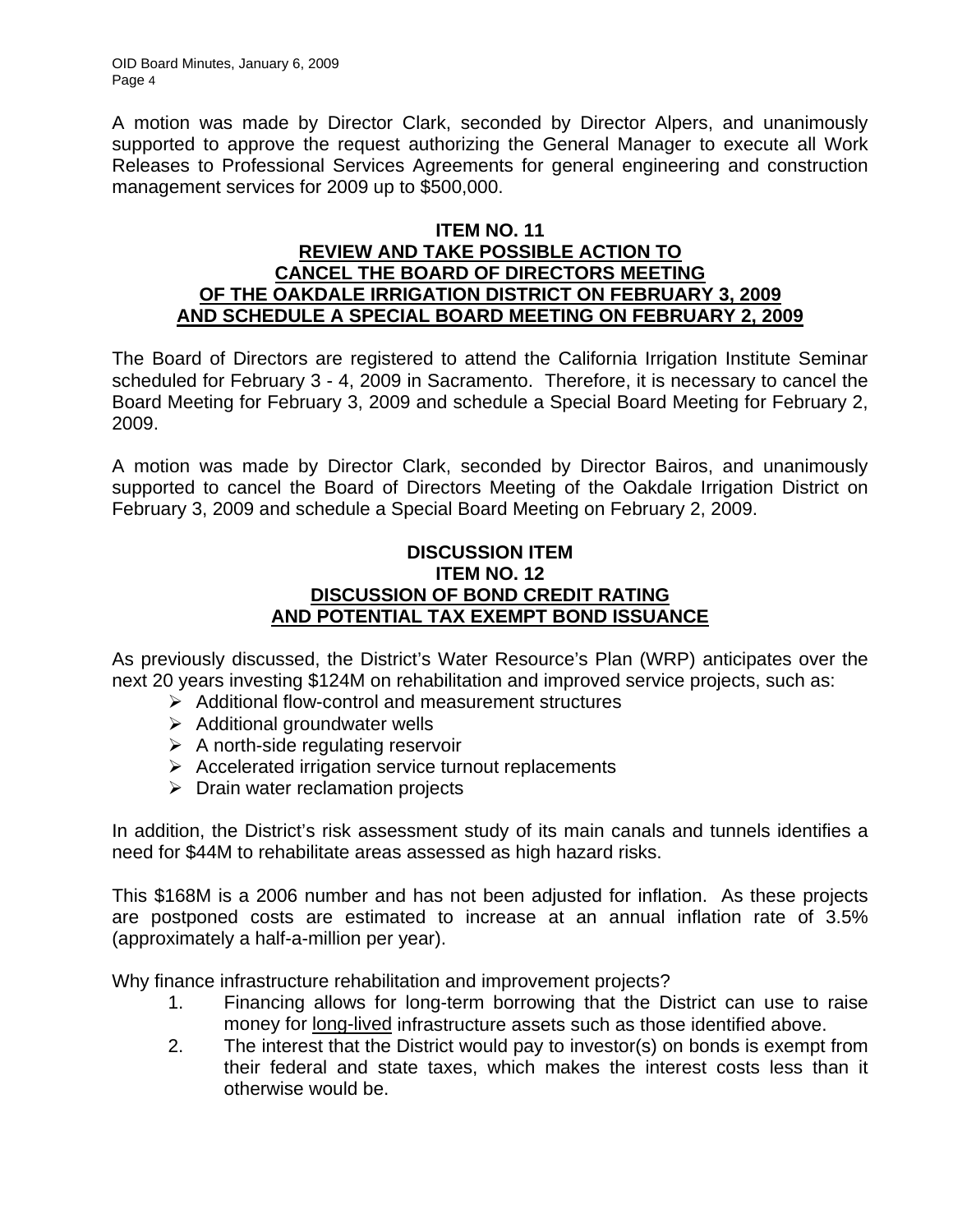- 3. Financing provides a rationale for spreading the costs of infrastructure over time for different generations of payers benefiting from the District's facilities.
- 4. Financing allows the District to preserve cash reserves which are critical to a strong credit rating; which in turn lowers the cost of financing.

At the September 2, 2008 Board meeting staff was instructed to obtain a bond rating for a potential tax-exempt bond issue. On December 15, 2008, Steve Knell, Kathy Cook, Steve Felte, Frank Soriano with Sutter Securities, and Michael Engelbrecht with Wells Fargo Institutional Securities gave a presentation to Standard & Poors and Moodys rating agencies. The District received a very strong rating from Standard & Poors of *Double A minus (AA-)* rating, considered to be a "High Grade" credit rating.

Michael Engelbracht was present and gave a presentation on Proposed CIP Financing. Frank Soriano with Sutter Securities was also present for questions.

Director Clark recommended that the Finance Committee meet and come up with recommendations to be presented to the Board of Directors at the next Board Meeting.

## **COMMUNICATIONS ITEM NO. 12**

# **A. GENERAL MANAGERS REPORT**

## **Safety Activities**

- 1. 22 days without a lost time injury accident.
- 2. Employee recently injured was released and then re-admitted to the hospital. We understand he has returned home again.

# **Administration Activities**

- 1. Legal issues and pending cases consuming time.
- 2. Drill Tech, OID's contractor on the Cape Horn Tunnel, performed about two days of overtime work on the Cape Horn Tunnel. A Change Oder will be forthcoming on this work.
- 3. Minor schedule changes in the delivery schedule for SEWD transfer water. Coordinating with SSJID.

# **Contract and Special Project Activities**

- 1. OID's General Counsel is reviewing documents transmitted to him on December 2, 2008. Questions are being answered as they are generated by counsel for the RTC back charge recovery from the bonding agency. Also, RTC has sent a letter offering to install the Lubber's bridge at the attorney's request for credit on his back charge.
- 2. Cape Horn Tunnel Drill Tech has completed 95% of the Downstream Contract work and 90% of the Upstream Contract work as of December 29, 2008. Drill Tech worked during the Christmas and New Years holiday week at no cost to OID. Substantial Completion of the Tunnel Work is scheduled for January 12, 2009.
- 3. Little John Creek Dam Project Teichert Construction has installed the new gates with the electrical work for the gates and controls in progress and will be completed on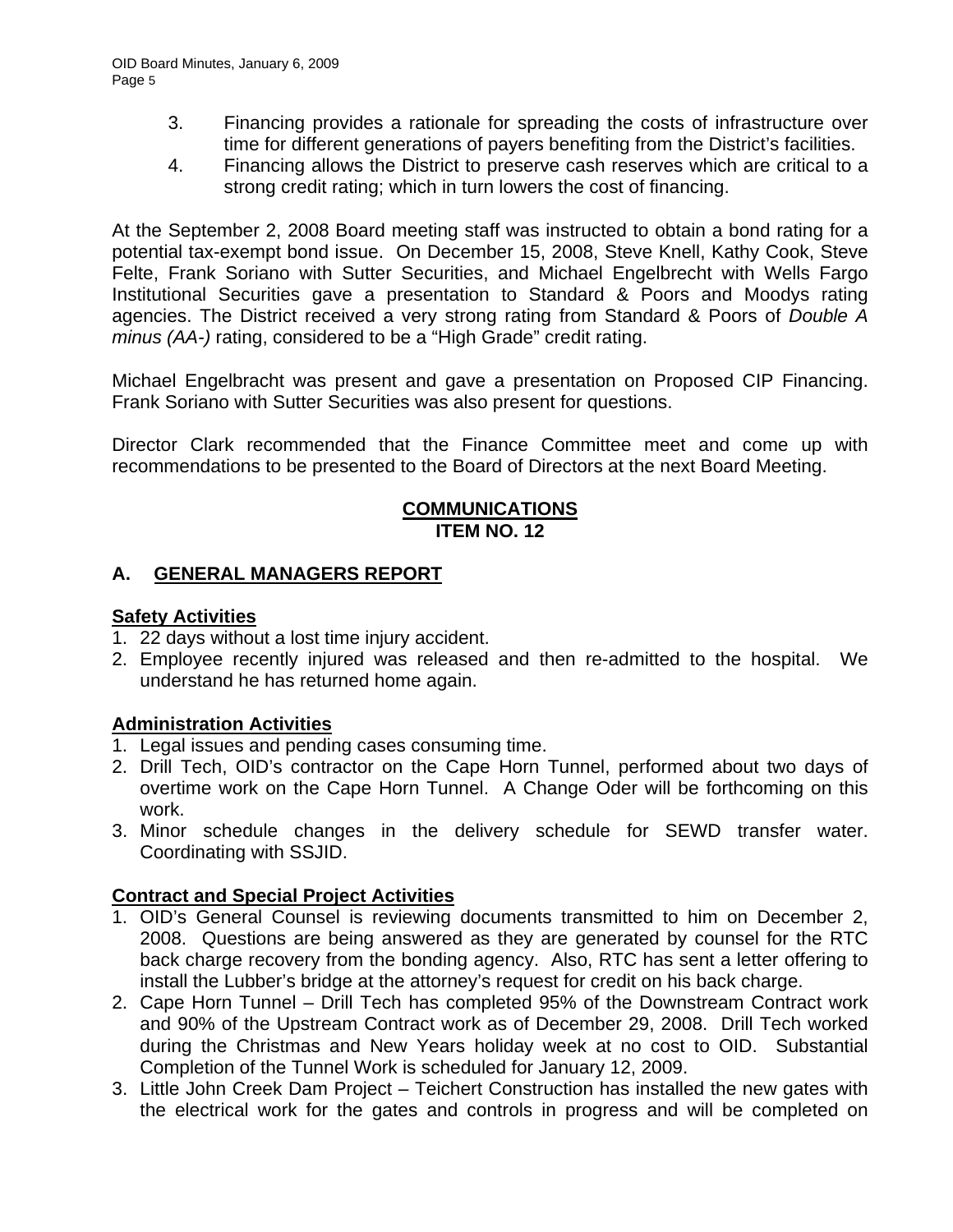January 9, 2009. The structural steel will be placed once the steel has been returned from the galvanizers for the handrails and steps. The debris boom will be completed as well once the steel has been delivered. A preliminary punch list has been given to Teichert to complete work. Project completion has slipped from December 19, 2008 to January 9, 2009 primarily due to the galvanizing of structural steel.

- 4. Riverbank/South Main Sierra Mountain completed the excavation for the Diversion Structures. Slabs for these structures were formed and poured. The walls are being formed with the pours scheduled January 9, 2009. Fencing is progressing along the right of way. Punch List is being assembled now for the completion. Project is scheduled for completion on January 23, 2009.
- 5. Fairbanks/Cometa Control Structure Rehabilitation Teichert Construction has completed the Diversion Structure slab pour. Teichert has installed the rebar and formed the walls for this structure. Concrete was poured on December 31, 2008. Rip Rap will be placed during the week of January 5, 2009. Preliminary Punch list has been developed and transmitted to the Contractor. Project is scheduled for completion on or before January 15, 2009.
- 6. Fairbanks/SSJID Main Preston Pipeline/Cunningham completed forming and pouring the Wingwalls. Stripping started with completion schedule for December 31, 2008. Backfilling scheduled to start January 5, 2009 with control structures being constructed for completion on January 23, 2009. The 60" RCP will be installed with the remaining backfill to be completed on February 19, 2009.
- 7. USFWS issued letter for study of the California Tiger Salamander at the upstream portal of the Cape Horn Tunnel has been implemented and being monitored. The "Buckets" were opened over the last rain just before Christmas and with no evidence of Salamanders being observed.
- 8. Contract Administration activities on issued contracts to be renewed and/or issued, Work Releases and Change Orders for all contracts.
- 9. Project coordination with Engineering Consultants.

# **Construction & Maintenance Activities**

- 1. Review of Job Set Up Forms
- 2. Review of Request For Work Approvals
- 3. On-going review for potential dirt sites
- 4. Various Landowner meetings
- 5. #0845 Dry Creek/South Structure Rehabilitation-90%complete.
- 6. #0848 Albers I/II Structure Rehabilitation-90% complete.
- 7. #0839 Wills Lateral-Turnout Replacement-95% complete
- 8. #0852 Van Norman Pipeline-Pipeline Replacement- 80% complete
- 9. #0851 Consoli Pipeline-Pipeline Replacement-100% complete
- 10. #0850 Woods Pipeline-Gate Replacement-100% complete

# **Engineering Activities**

- 1. Ongoing Suspense Forms.
- 2. Board Agenda Report preparation.
- 3. Working with various Irrigation Design Companies on new turnout designs for construction this winter.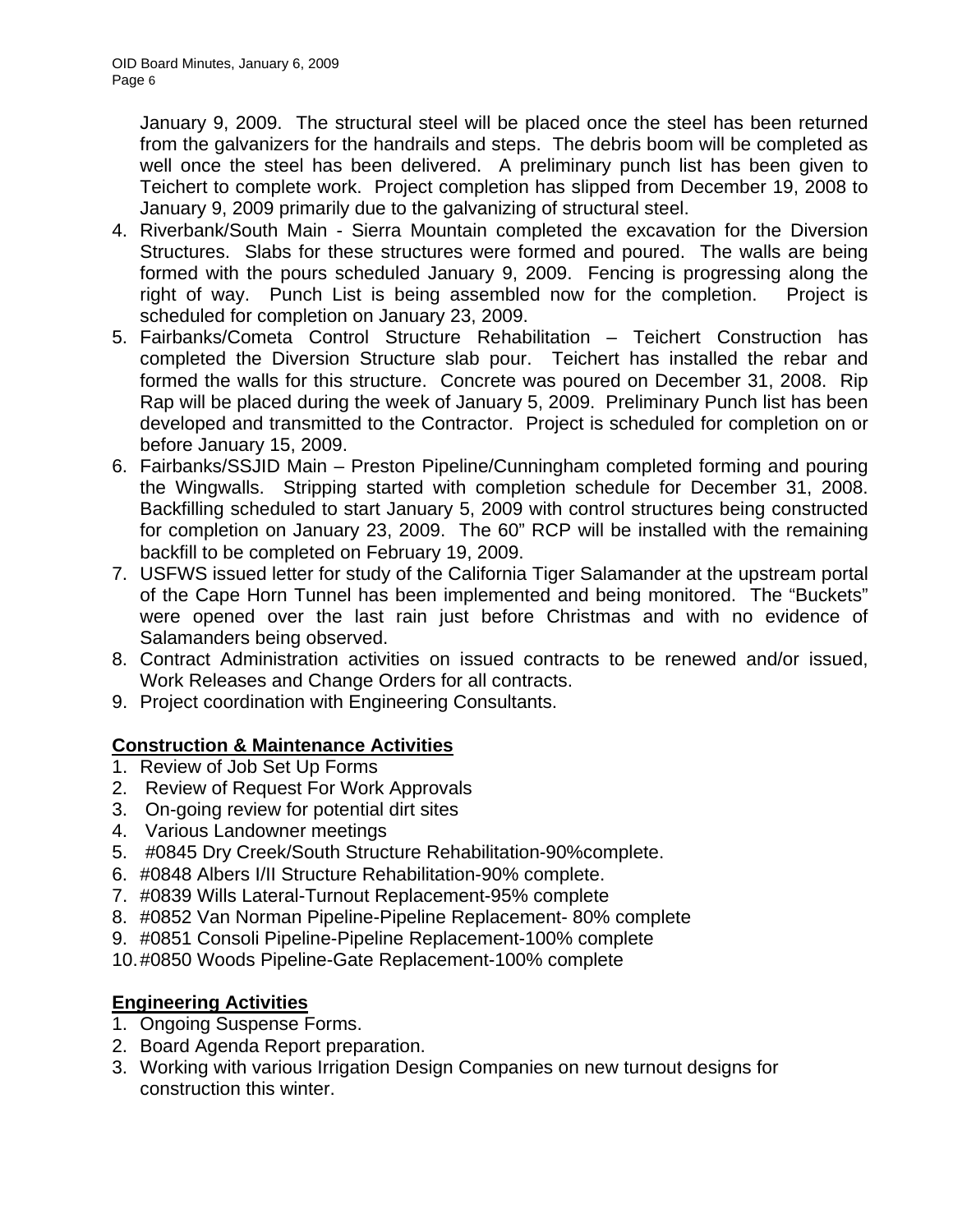- 4. Engineering Department Staff assisting Mr. Jernigan with construction inspection activities on this winters contracted projects.
- 5. Preliminary design underway for 2009/2010 Capital Projects.
- 6. Preparing early CEQA analysis for 2009/2010 Capital Projects.
- 7. Grant Deeds for the North Side Reservoir property acquisition were recorded on 12/17/08. 404 Application was submitted to Corp on 12/22/08. Preliminary design has been started and additional survey information is being acquired. Final design to be completed by late May or early June 2009.
- 8. Conde's CEQA package is complete. Waiting for compliance with three (3) outstanding conditions of approval before the package will be taken to the Board for approval and subsequently sent to LAFCO for their review.
- 9. V.A. Rodden Agreement was signed by Mr. Bill Jackson on 12/19/08. Met with P&P and Mike Burden on Phases II and III. I will be setting up a meeting in January to discuss the project in more detail and get P&P going on future phases.
- 10. DRAFT Settlement Agreement for the Lubbers complete and sent to their attorney, Carl Combs for review. Mike Ijams coordinating project at this time.
- 11. Estimate received from W.C. Maloney for Cahoon Project cleanup.
- 12. Met with John Brichetto on 12/22/08 to discuss rehabilitation of the Brady Pipeline.
- 13. Working on Goad Construction Issues with Jason Jones, Support Services Manager.
- 14. Assisting P&P on the Challenge Grant Application.
- 15. Prepared response to Stanislaus County regarding the Willms Ranch Subdivision Tentative Map.

# **B. COMMITTEE REPORTS**

Finance Committee Meeting, Monday, January 5, 2009

¾ Bond Credit Rating and Potential Tax Exempt Bond Issues

This item was covered under Discussion Item No. 12.

# **C. DIRECTORS' COMMENTS/SUGGESTIONS**

Director Webb

Director Webb had no comments.

Director Clark

Director Clark had no comments.

Director Bairos Director Bairos had no comments.

Director Taro Director Taro had no comments.

## Director Alpers

Director Alpers stated that the economy is weird and there are chances of inflation and deflation. Natural gas has dropped a lot and it directly affects the price that we receive